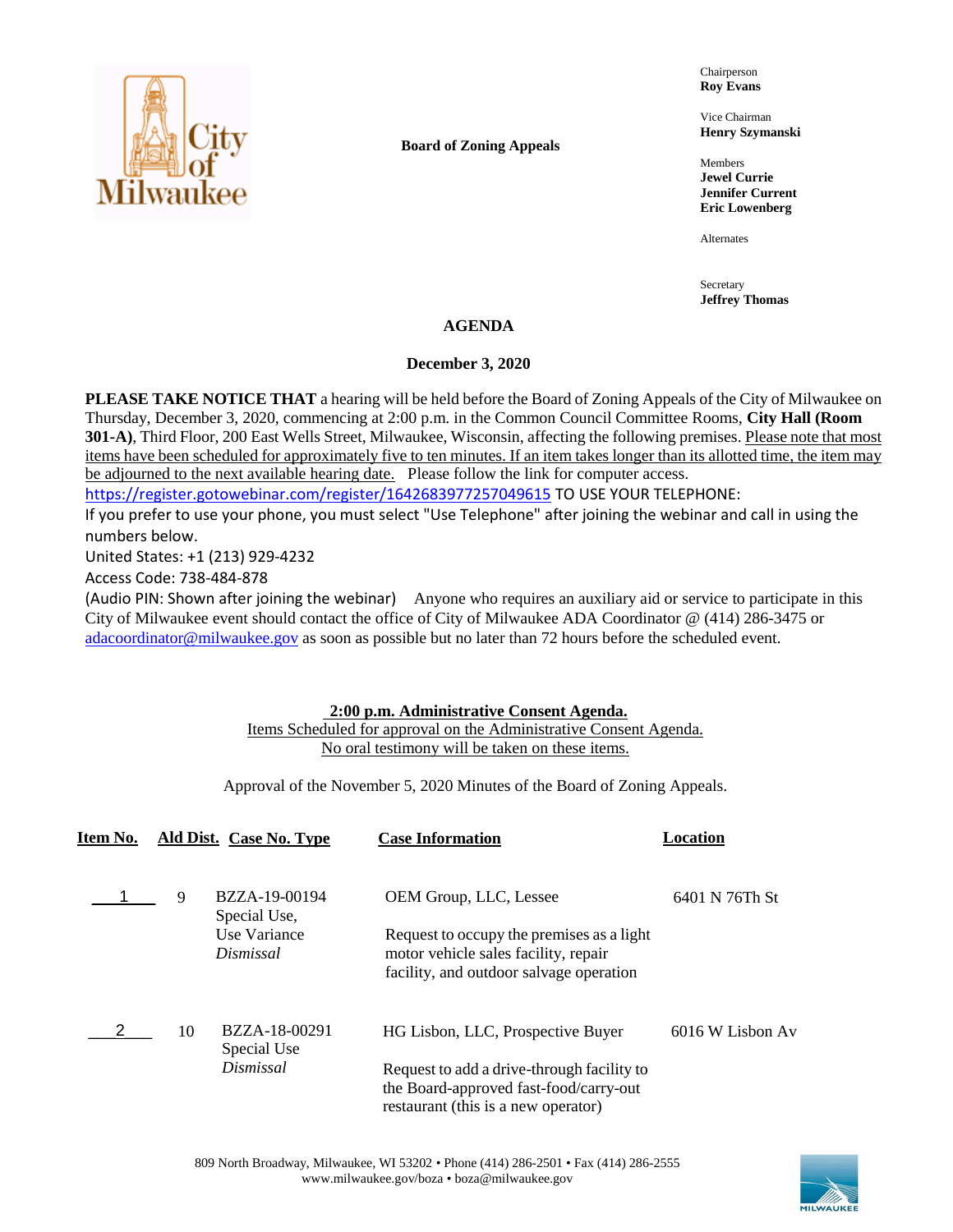| Board of Zoning Appeals, Hearing on Thursday, December 3, 2020 |    |                                                           |                                                                                                                                                                                                                                                                                                                                                                                                                                  |                   |
|----------------------------------------------------------------|----|-----------------------------------------------------------|----------------------------------------------------------------------------------------------------------------------------------------------------------------------------------------------------------------------------------------------------------------------------------------------------------------------------------------------------------------------------------------------------------------------------------|-------------------|
| Item No. Ald Dist.                                             |    | <b>Case No. Type</b>                                      | <b>Case Information</b>                                                                                                                                                                                                                                                                                                                                                                                                          | <b>Location</b>   |
|                                                                |    |                                                           | 2:00 p.m. Administrative Consent Agenda (continued)<br>Items Scheduled for approval on the Administrative Consent Agenda.<br>No oral testimony will be taken on these items.                                                                                                                                                                                                                                                     |                   |
| 3                                                              | 13 | BZZA-19-00201<br><b>Dimensional Variance</b><br>Dismissal | One Outdoor, LLC, Other<br>Request to erect an off-premise sign that<br>does not meet the minimum required<br>setback from a residential district from<br>which the sign face is visible, does not<br>meet the minimum required setback<br>from a side lot line abutting a residential<br>district, and does not meet the minimum<br>required distance from another<br>off-premise sign located on the same<br>side of a freeway | 4343 S 6Th St     |
| 4                                                              | 13 | BZZA-19-00371<br>Use Variance<br>Dismissal                | Absolute Auto Salvage, LLC, Property<br>Owner<br>Request to occupy the premises as a light<br>motor vehicle outdoor storage facility                                                                                                                                                                                                                                                                                             | 2151 W Ohio Av    |
| 5                                                              | 14 | BZZA-19-00420<br>Special Use<br>Dismissal                 | Hide House Corporation, Lessee<br>Request to occupy a portion of the<br>premises as an assembly hall                                                                                                                                                                                                                                                                                                                             | 2625 S Greeley St |
| 6                                                              | 15 | BZZA-19-00203<br>Special Use<br>Dismissal                 | Sonya Robinson, Lessee<br>Request to occupy the premises as a day<br>care center for 25 children per shift<br>infant to 12 years of age, operating<br>Monday - Saturday 6:30 a.m. - Midnight                                                                                                                                                                                                                                     | 2712 N 15Th St    |
|                                                                | 15 | BZZA-19-00358<br>Special Use<br>Dismissal                 | Caroline Weeks, Property Owner<br>Request to occupy the premises as a light<br>motor vehicle repair facility                                                                                                                                                                                                                                                                                                                     | 1819 W North Av   |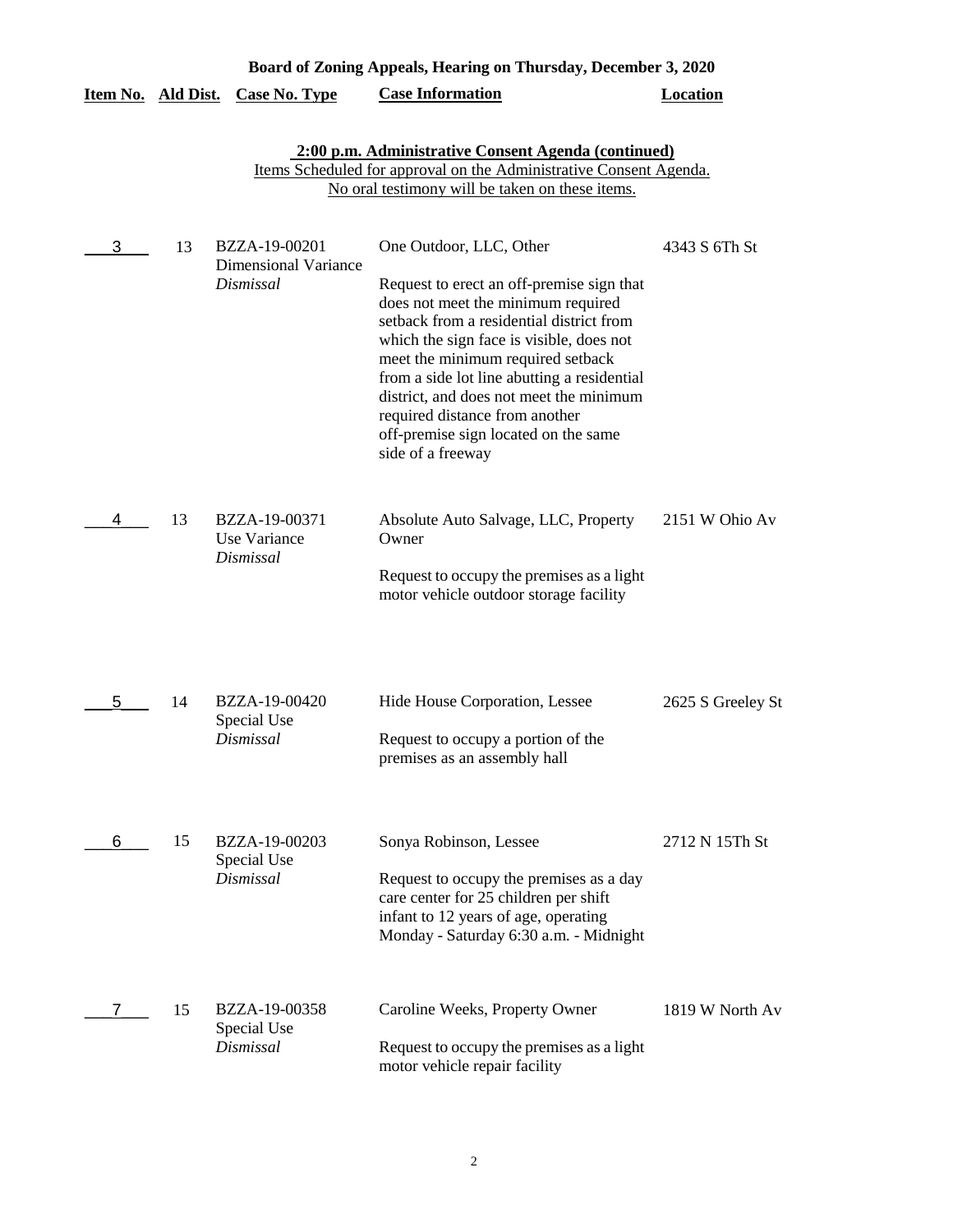|                           | Board of Zoning Appeals, Hearing on Thursday, December 3, 2020 |                                                                    |                                                                                                                                                                                                                                                                                  |                   |  |  |
|---------------------------|----------------------------------------------------------------|--------------------------------------------------------------------|----------------------------------------------------------------------------------------------------------------------------------------------------------------------------------------------------------------------------------------------------------------------------------|-------------------|--|--|
| <u>Item No. Ald Dist.</u> |                                                                | <b>Case No. Type</b>                                               | <b>Case Information</b>                                                                                                                                                                                                                                                          | <b>Location</b>   |  |  |
|                           |                                                                |                                                                    | 2:00 p.m. Administrative Consent Agenda (continued)<br>Items Scheduled for approval on the Administrative Consent Agenda.<br>No oral testimony will be taken on these items.                                                                                                     |                   |  |  |
| 8                         | 2                                                              | BZZA-19-00326<br>Special Use<br>Dismissal                          | Justice Auto, LLC, Lessee<br>Request to increase the number of<br>vehicles for sale on site from 8 to 22 and<br>to continue occupying the premises as a<br>light motor vehicle sales facility                                                                                    | 6027 W Villard Av |  |  |
| 9                         | 3                                                              | BZZA-18-00460<br>Dimensional Variance,<br>Special Use<br>Dismissal | One Outdoor, LLC., Property Owner<br>Request to allow an off-premise<br>freestanding sign that exceeds the<br>maximum display area, maximum<br>allowed height, does not meet the<br>required distance to a residential district,<br>and the minimum required lot line<br>setback | 621 E Brady St    |  |  |
| 10                        | 7                                                              | BZZA-18-00468<br>Use Variance<br>Dismissal                         | Mike's Kennel, Property Owner<br>Request to occupy the premises as an<br>animal boarding facility                                                                                                                                                                                | 3211 N 41St St    |  |  |
| 11                        | 7                                                              | BZZA-19-00442<br>Special Use<br>Dismissal                          | Hopkins Street Auto Sales, LLC, Lessee<br>Request to add outdoor storage (storage<br>container) and to continue occupying the<br>premises as light motor vehicle sales<br>facility                                                                                               | 4635 N Hopkins St |  |  |
| 12                        | 8                                                              | BZZA-19-00024<br>Special Use<br>Dismissal                          | Andy Kochanski, Property Owner<br>Request to occupy a portion of the<br>premises as an outdoor storage facility<br>(storage for wood pile for a wood<br>burning boiler)                                                                                                          | 1920 S 37Th St    |  |  |

### 3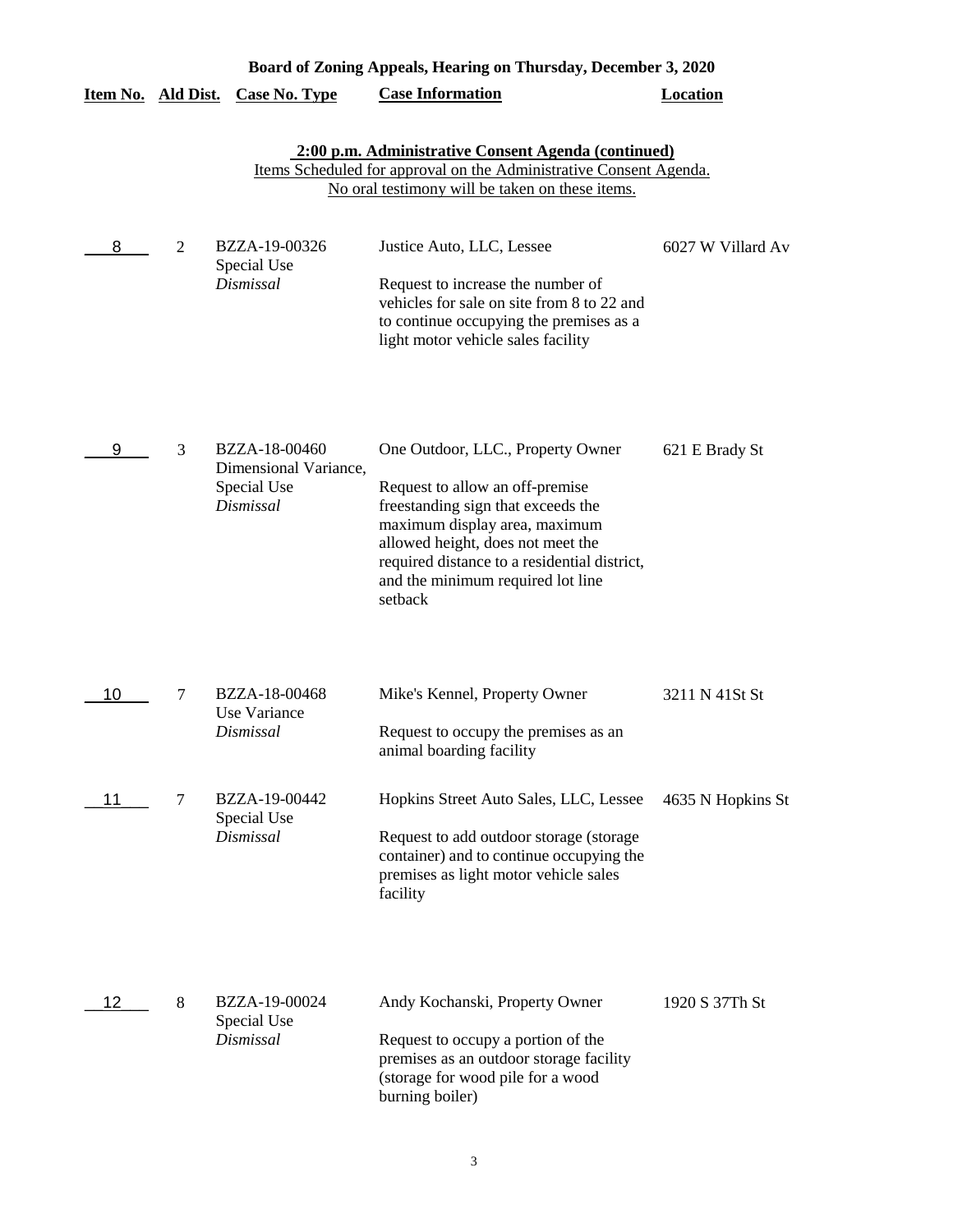|                                  | Board of Zoning Appeals, Hearing on Thursday, December 3, 2020 |          |  |
|----------------------------------|----------------------------------------------------------------|----------|--|
| Item No. Ald Dist. Case No. Type | <b>Case Information</b>                                        | Location |  |

#### **2:00 p.m. Consent Agenda.**

Items Scheduled for approval on the Consent Agenda.

No oral testimony will be taken on these items.

*If there are any objections to these approvals, please make them known to the Board office in writing at least 24 hours prior to the time of the hearing. If written objections to these approvals are received, the item will not be approved and will be held for a public hearing to allow additional testimony.*

| 13 | 10 | BZZA-20-00174<br>Special Use                          | Amedee Daniel O'Gorman dba<br>O'Gorman & Sons Automotive,<br>Property Owner                                                                                                                              | 540 N Hawley Rd    |
|----|----|-------------------------------------------------------|----------------------------------------------------------------------------------------------------------------------------------------------------------------------------------------------------------|--------------------|
|    |    |                                                       | Request to continue occupying the<br>premises as a light motor vehicle repair<br>facility                                                                                                                |                    |
| 14 | 10 | BZZA-20-00286<br>Special Use                          | <b>Educator's Credit Union, Property</b><br>Owner                                                                                                                                                        | 7000 W Appleton Av |
|    |    |                                                       | Request to continue occupying the<br>premises as a bank with a drive-through<br>facility                                                                                                                 |                    |
| 15 | 12 | BZZA-20-00279<br>Use Variance                         | Collins Caring Corner, LLC, Lessee<br>Request to occupy the premises as a day<br>care center for 114 children per shift 2<br>$1/2 - 13$ years of age, operating<br>Monday - Friday 5:00 a.m. - 9:00 p.m. | 1115 S 7Th St      |
| 16 | 13 | BZZA-20-00288<br>Dimensional Variance,<br>Special Use | Cargo Force, Inc., Lessee<br>Request to occupy the premises as a<br>truck freight terminal that does not meet<br>the minimum required landscaping and<br>screening                                       | 430 W Grange Av    |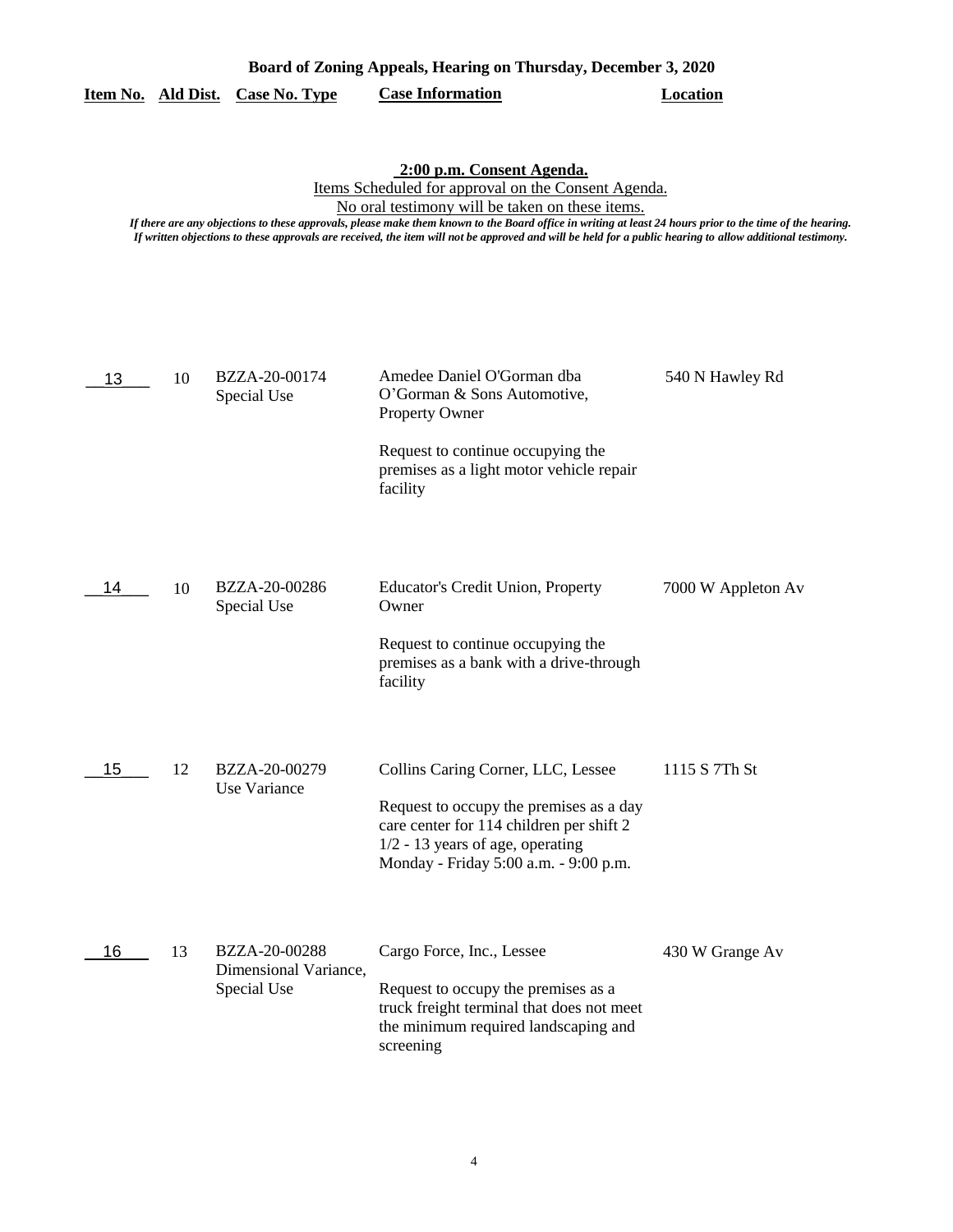|    |    |                               | 2:00 p.m. Consent Agenda (continued)<br>Items Scheduled for approval on the Consent Agenda.<br>No oral testimony will be taken on these items.<br>If there are any objections to these approvals, please make them known to the Board office in writing at least 24 hours prior to the time of the hearing.<br>If written objections to these approvals are received, the item will not be approved and will be held for a public hearing to allow additional testimony. |                     |
|----|----|-------------------------------|--------------------------------------------------------------------------------------------------------------------------------------------------------------------------------------------------------------------------------------------------------------------------------------------------------------------------------------------------------------------------------------------------------------------------------------------------------------------------|---------------------|
| 17 | 15 | BZZA-20-00293<br>Special Use  | House of Sacrifice Church, Inc.,<br><b>Property Owner</b>                                                                                                                                                                                                                                                                                                                                                                                                                | 930 W Center St     |
|    |    |                               | Request to continue occupying the<br>premises as a religious assembly hall                                                                                                                                                                                                                                                                                                                                                                                               |                     |
| 18 | 4  | BZZA-20-00258<br>Special Use  | Interstate Parking Company, LLC, Other 132 N Jackson St<br>Request to occupy the premises as a<br>principal use parking lot                                                                                                                                                                                                                                                                                                                                              |                     |
| 19 | 4  | BZZA-20-00259<br>Special Use  | Interstate Parking Company, LLC, Other<br>Request to occupy the premises as a<br>principal use parking lot                                                                                                                                                                                                                                                                                                                                                               | 625 E Chicago St    |
| 20 | 4  | BZZA-20-00285<br>Special Use  | Milwaukee School of Engineering,<br><b>Property Owner</b><br>Request to allow two wall signs that<br>exceeds the maximum allowed display<br>area                                                                                                                                                                                                                                                                                                                         | 1121 N Milwaukee St |
| 21 | 5  | BZZA-20-00262<br>Special Use  | Speedway, LLC, Property Owner<br>Request to continue occupying the<br>premises as a motor vehicle filling<br>station                                                                                                                                                                                                                                                                                                                                                     | 8431 W Appleton Av  |
| 22 | 5  | BZZA-20-00278<br>Use Variance | MJT Pickle Properties, LLC,<br>Prospective Buyer<br>Request to occupy the premises as a food<br>processing facility and general retail<br>establishment (permitted)                                                                                                                                                                                                                                                                                                      | 8415 W Burleigh St  |

## **Board of Zoning Appeals, Hearing on Thursday, December 3, 2020**

**Item No. Ald Dist. Case No. Type Case Information Location**

5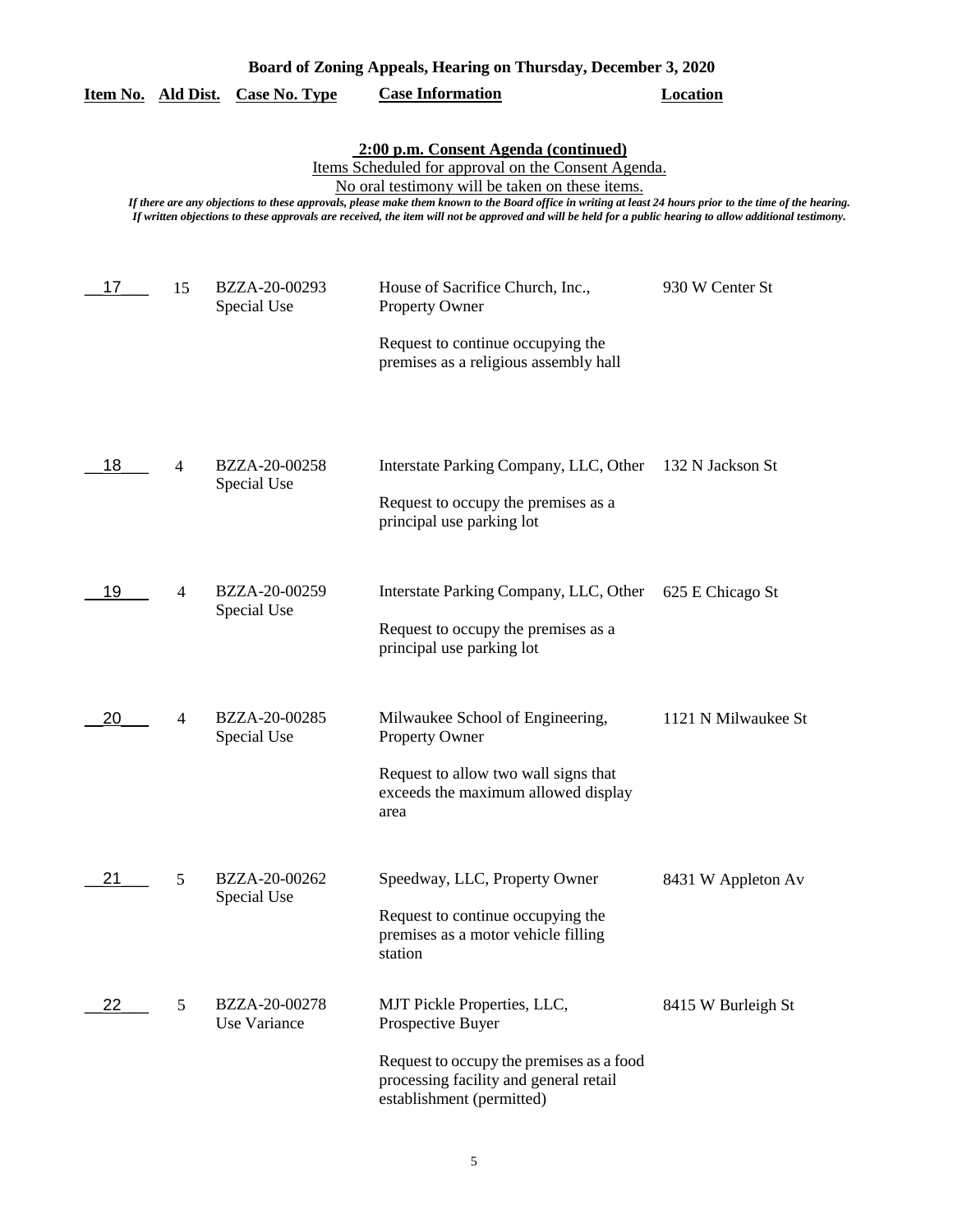| Board of Zoning Appeals, Hearing on Thursday, December 3, 2020 |                  |                              |                                                                                                                                                                                                                                                                                                                                                                                                                                                                          |                           |
|----------------------------------------------------------------|------------------|------------------------------|--------------------------------------------------------------------------------------------------------------------------------------------------------------------------------------------------------------------------------------------------------------------------------------------------------------------------------------------------------------------------------------------------------------------------------------------------------------------------|---------------------------|
| Item No.                                                       | <b>Ald Dist.</b> | <b>Case No. Type</b>         | <b>Case Information</b>                                                                                                                                                                                                                                                                                                                                                                                                                                                  | <b>Location</b>           |
|                                                                |                  |                              | 2:00 p.m. Consent Agenda (continued)<br>Items Scheduled for approval on the Consent Agenda.<br>No oral testimony will be taken on these items.<br>If there are any objections to these approvals, please make them known to the Board office in writing at least 24 hours prior to the time of the hearing.<br>If written objections to these approvals are received, the item will not be approved and will be held for a public hearing to allow additional testimony. |                           |
| 23                                                             | 6                | BZZA-20-00272<br>Special Use | Grace Fellowship Church of Milwaukee,<br>Inc., Property Owner<br>Request to continue occupying the<br>premises as a religious assembly hall                                                                                                                                                                                                                                                                                                                              | 3879 N Port Washington Av |
| 24                                                             | 7                | BZZA-20-00280<br>Special Use | Khahra Petroleum dba K D Power Mart,<br><b>Property Owner</b><br>Request to continue occupying the<br>premises as a motor vehicle filling<br>station                                                                                                                                                                                                                                                                                                                     | 5904 W Hampton Av         |
| 25                                                             | 8                | BZZA-20-00257<br>Special Use | Fruta Y Raspados, LLC, Lessee<br>Request to occupy a portion of the<br>premises as a restaurant without a<br>drive-through facility                                                                                                                                                                                                                                                                                                                                      | 2635 W Burnham St         |

#### **2:15 p.m. Public Hearings.**

| -26 | BZZA-20-00283<br>Use Variance | Pawn America Wisconsin, LLC, Lessee 6574 N 76Th St |  |
|-----|-------------------------------|----------------------------------------------------|--|
|     |                               | Request to occupy the premises as a<br>pawn shop   |  |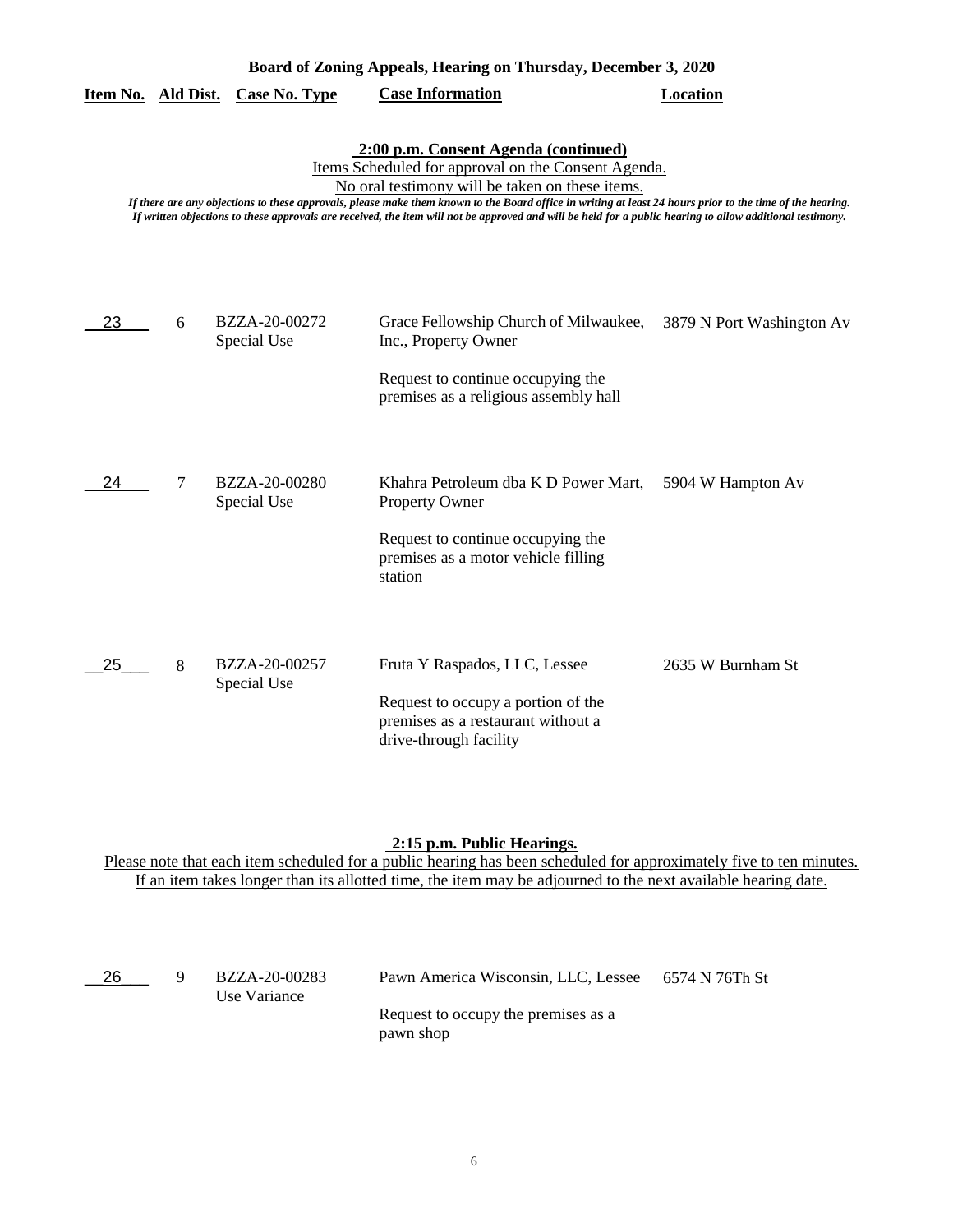| Board of Zoning Appeals, Hearing on Thursday, December 3, 2020 |           |                              |                                                                                                                                                                                                                                                                               |                   |
|----------------------------------------------------------------|-----------|------------------------------|-------------------------------------------------------------------------------------------------------------------------------------------------------------------------------------------------------------------------------------------------------------------------------|-------------------|
| Item No.                                                       | Ald Dist. | <b>Case No. Type</b>         | <b>Case Information</b>                                                                                                                                                                                                                                                       | Location          |
|                                                                |           |                              | 2:15 p.m. Public Hearings (continued)<br>Please note that each item scheduled for a public hearing has been scheduled for approximately five to ten minutes.<br>If an item takes longer than its allotted time, the item may be adjourned to the next available hearing date. |                   |
| 27                                                             | 12        | BZZA-20-00233<br>Special Use | Rayan Auto Sales, LLC, Lessee<br>Request to occupy the premises as a light<br>motor vehicle repair and sales facility                                                                                                                                                         | 421 W Virginia St |
| 28                                                             | 12        | BZZA-20-00261<br>Special Use | Lakeside Luxury Auto Group, LLC,<br>Lessee<br>Request to continue occupying the<br>premises as a light motor vehicle sales<br>and repair facility (this is a new operator)                                                                                                    | 2072 S 6Th St     |

### **2:45 p.m. Public Hearings.**

| 29 | 14 | BZZA-20-00268<br>Special Use | Malaysian Grocery Store, LLC, Lessee<br>Request to occupy the premises as a<br>general retail establishment                                                                               | 2491 S 9Th Pl         |
|----|----|------------------------------|-------------------------------------------------------------------------------------------------------------------------------------------------------------------------------------------|-----------------------|
| 30 | 15 | BZZA-20-00001<br>Special Use | John Sims dba John's Auto, Property<br>Owner<br>Request to add an outdoor storage<br>facility and continue occupying the<br>premises as a light motor vehicle repair                      | 2419 W Fond Du Lac Av |
| 31 | 15 | BZZA-20-00269                | Kenyatta Miller dba Diane's Gifted                                                                                                                                                        | 2004 N 33Rd St        |
|    |    | Special Use                  | Hands, Lessee<br>Request to increase the number of<br>children from 50 children per shift to 75,<br>increase the age of children from 2 - 12<br>years of age to infant - 13, and continue |                       |
|    |    |                              | occupying the premises as a day care<br>center operating Monday - Saturday 6:00<br>a.m. - 6:00 p.m.                                                                                       |                       |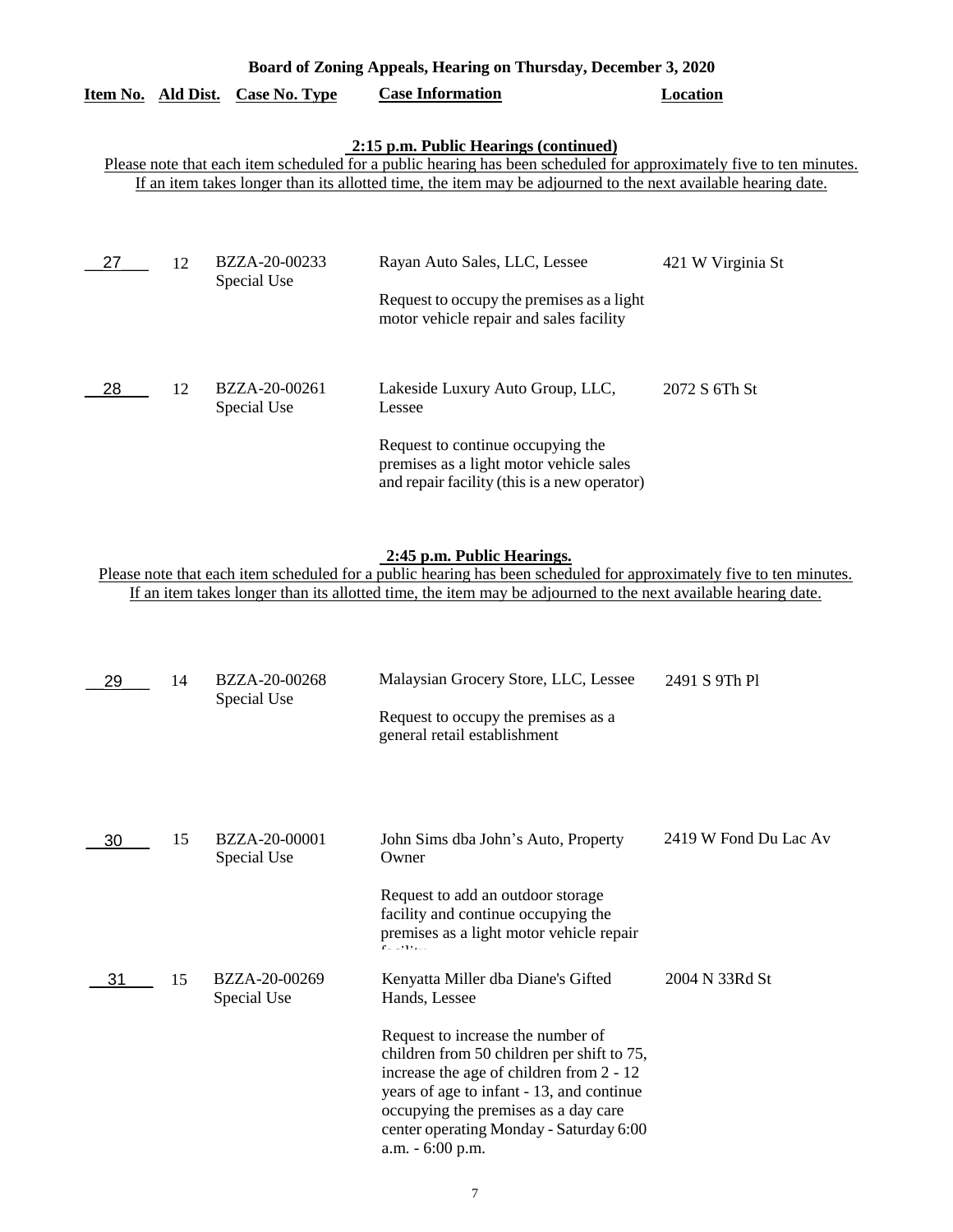| Board of Zoning Appeals, Hearing on Thursday, December 3, 2020 |   |                              |                                                                                                                                                                                                                                                                    |                                              |
|----------------------------------------------------------------|---|------------------------------|--------------------------------------------------------------------------------------------------------------------------------------------------------------------------------------------------------------------------------------------------------------------|----------------------------------------------|
| Item No. Ald Dist.                                             |   | <b>Case No. Type</b>         | <b>Case Information</b>                                                                                                                                                                                                                                            | <b>Location</b>                              |
|                                                                |   |                              | 3:15 p.m. Public Hearings.<br>Please note that each item scheduled for a public hearing has been scheduled for approximately five to ten minutes.<br>If an item takes longer than its allotted time, the item may be adjourned to the next available hearing date. |                                              |
| 32                                                             | 1 | BZZA-20-00228<br>Special Use | Christina Kendricks dba Bright Stars,<br>LLC, Lessee                                                                                                                                                                                                               | 2320 W Capitol Dr                            |
|                                                                |   |                              | Request to occupy the premises as a day<br>care center for 50 children per shift<br>infant - 13 years of age, operating<br>Monday - Saturday 6:00 a.m. - 11:00<br>p.m. (this is a new operator)                                                                    |                                              |
| 33                                                             | 1 | BZZA-20-00273<br>Special Use | CKLC III, LLC, Lessee<br>Request to occupy a portion of the                                                                                                                                                                                                        | 5161 N Hopkins St                            |
|                                                                |   |                              | premises as a day care center for 110<br>children per shift infant -13 years of age,<br>operating Monday - Friday 5:00<br>a.m. - 7:00 p.m.                                                                                                                         |                                              |
| 34                                                             | 1 | BZZA-20-00282<br>Special Use | Future Investment Childcare, LLC,<br>Lessee                                                                                                                                                                                                                        | 6205 N Teutonia Av<br>AKA 6207 N Teutonia Av |
|                                                                |   |                              | Request to occupy the premises as a day<br>care center for 46 children for first shift<br>and 10 children for second shift 3 - 13<br>years of age, operating Monday - Friday<br>6:00 a.m. - 11:00 p.m. and<br>Saturday - Sunday 6:00 a.m. - 6:00 p.m.              |                                              |

#### **3:45 p.m. Public Hearings.**

| 35 | BZZA-20-00240<br>Special Use | Peter Fiumefreddo dba Fremos<br>Tavern/Motel, Property Owner                             | 6449 W Fond Du Lac Av |
|----|------------------------------|------------------------------------------------------------------------------------------|-----------------------|
|    |                              | Request to occupy a portion of the<br>premises as an outdoor storage facility<br>(abimn) |                       |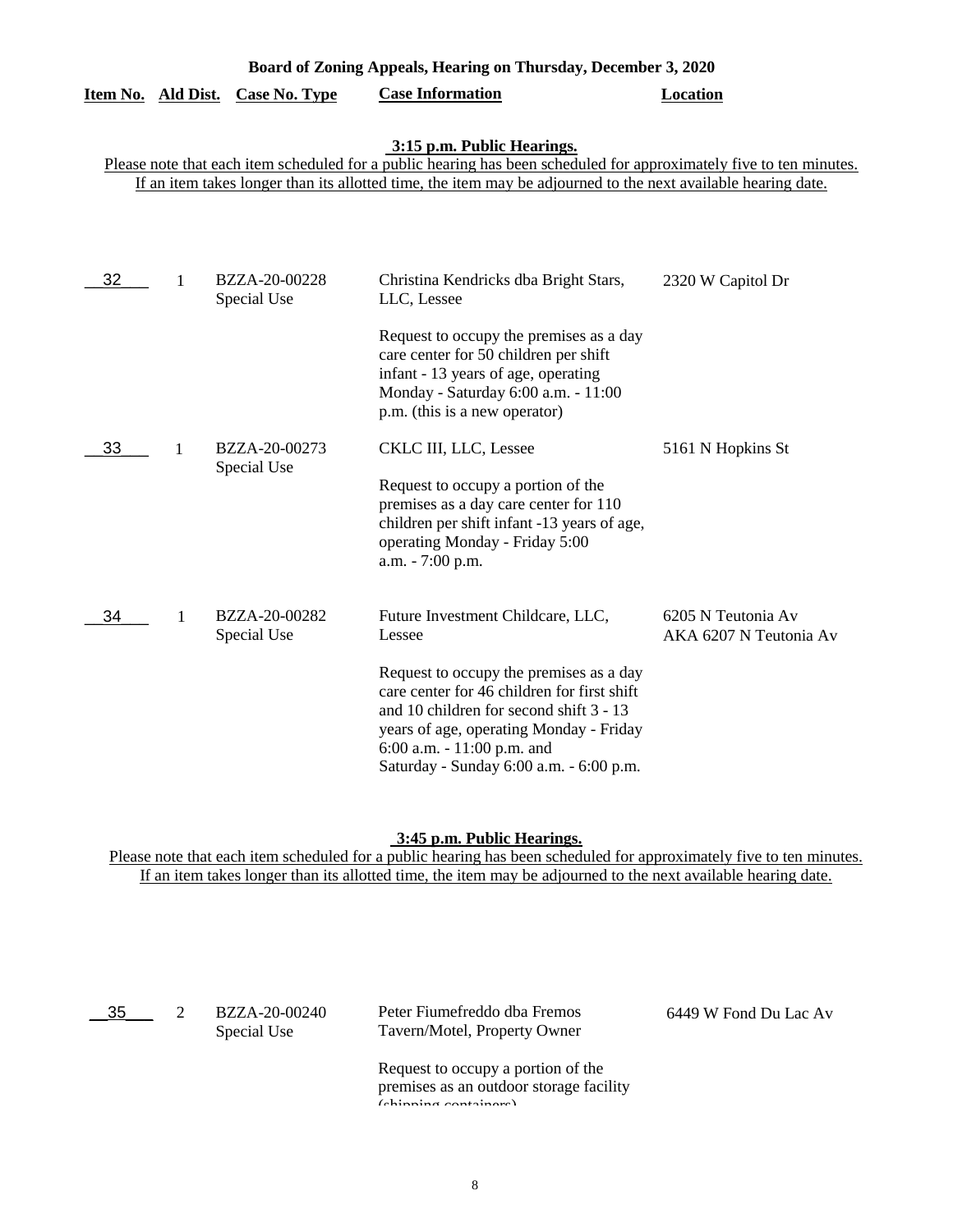| Board of Zoning Appeals, Hearing on Thursday, December 3, 2020                                                                                                                                                                                                                |   |                                                       |                                                                                                                                                                                          |                                          |  |
|-------------------------------------------------------------------------------------------------------------------------------------------------------------------------------------------------------------------------------------------------------------------------------|---|-------------------------------------------------------|------------------------------------------------------------------------------------------------------------------------------------------------------------------------------------------|------------------------------------------|--|
| Item No. Ald Dist.                                                                                                                                                                                                                                                            |   | <b>Case No. Type</b>                                  | <b>Case Information</b>                                                                                                                                                                  | <b>Location</b>                          |  |
| 3:45 p.m. Public Hearings (continued)<br>Please note that each item scheduled for a public hearing has been scheduled for approximately five to ten minutes.<br>If an item takes longer than its allotted time, the item may be adjourned to the next available hearing date. |   |                                                       |                                                                                                                                                                                          |                                          |  |
| 36                                                                                                                                                                                                                                                                            | 3 | BZZA-20-00153<br>Dimensional Variance,<br>Special Use | 1018 E Wright Street, LLC, Property<br>Owner<br>Request to occupy a portion of the<br>premises as an accessory use parking lot<br>that does not meet the minimum required<br>landscaping | 1018 E Wright St                         |  |
| 37                                                                                                                                                                                                                                                                            | 3 | BZZA-20-00281<br><b>Dimensional Variance</b>          | John Torres, Property Owner<br>Request to allow a two-family dwelling<br>that does not meet the minimum required<br>east side setback                                                    | 713 E Pearson St<br>AKA 715 E Pearson St |  |

## **4:15 p.m. Public Hearings.**

| 38 | 4              | BZZA-20-00248<br>Special Use                          | Interstate Parking Company, LLC,<br>Lessee                                                                                                                                                                                                                                                                   | 709 W Juneau Av    |
|----|----------------|-------------------------------------------------------|--------------------------------------------------------------------------------------------------------------------------------------------------------------------------------------------------------------------------------------------------------------------------------------------------------------|--------------------|
|    |                |                                                       | Request to occupy the premises as a<br>principal use parking lot                                                                                                                                                                                                                                             |                    |
| 39 | $\overline{4}$ | BZZA-20-00289<br>Dimensional Variance                 | St. John's Communities, Inc., Property<br>Owner                                                                                                                                                                                                                                                              | 1840 N Prospect Av |
|    |                |                                                       | Request to allow four canopy signs that<br>exceed the maximum number of canopy<br>signs allowed and exceeds the maximum<br>allowed display area                                                                                                                                                              |                    |
| 40 | 7              | BZZA-20-00225<br>Dimensional Variance,<br>Special Use | Milwaukee Materials, LLC c/o The<br>MRD Group, Inc., Prospective Buyer<br>Request to continue occupying the<br>premises as a processing and recycling<br>of mined materials and an outdoor<br>material reclamation facility that does<br>not meet the minimum required<br>screening (this is a new operator) | 3295 W Townsend St |